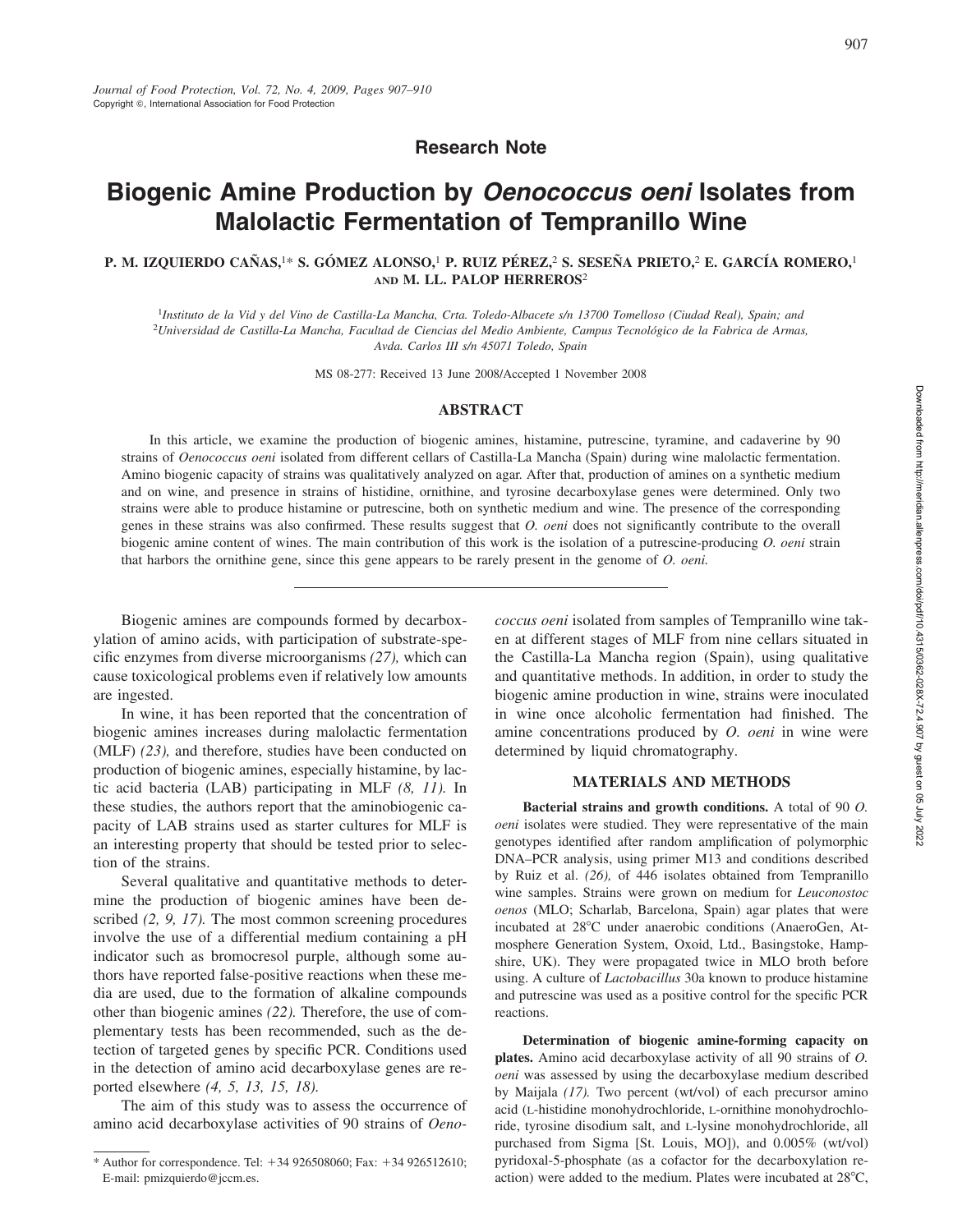under anaerobic conditions for 7 days. Positive reactions were recorded by a change of the medium color to purple or by a disappearance of tyrosine precipitates around the colonies *(2).*

**Production of biogenic amines in synthetic medium.** Positive and weakly positive strains from qualitative analysis were grown on MLO broth until an optical density at 600 nm of 0.9 was reached, and then they were inoculated at  $1\%$  (vol/vol) into Maijala medium *(17)* containing L-histidine monohydrochloride, L-ornithine monohydrochloride, tyrosine disodium salt, or L-lysine monohydrochloride. After incubation at 28°C for 7 days under anaerobic conditions, 2 ml of broth was centrifuged  $(13,000 \times g)$ for 5 min), and the cell-free supernatant was collected and stored at  $-20^{\circ}$ C until analysis. Samples were analyzed by high-performance liquid chromatography (HPLC), according to the method described below.

**Detection of the histidine decarboxylase, ornithine decarboxylase, and tyrosine decarboxylase genes.** Genomic DNA from a single colony on MLO agar was extracted by following the procedure described by Rodas et al. *(25).* Presence of histidine decarboxylase (*hdc*), ornithine decarboxylase (*odc*), and tyrosine decarboxylase (*tdc*) genes was assayed by specific PCR reactions by following the procedure described by Marcobal et al. *(19).* Primer sets JV16HC and JV17HC *(13),* 3 to 16 *(19),* and P1-rev and P2-for *(15)* were used to detect *hdc, odc,* and *tdc* genes, respectively.

**Production of biogenic amines in wine.** A volume of 250 ml of Tempranillo wine was inoculated (1%, vol/vol) with each of the 90 strains. Flasks were aerobically incubated at  $23^{\circ}$ C, without shaking, until completion of MLF, as determined by the concentration of L-malic acid. After that, concentrations of amino acids (histidine, arginine, ornithine, tyrosine, and lysine) and biogenic amines (histamine, cadaverine, putrescine, and tyramine) were determined as described below. Each strain was assayed in duplicate. A sample of noninoculated wine was used as a blank.

The Tempranillo wine used had been fermented by using a commercial starter (UVAFERM VN Lallemand, Madrid, Spain) and after completion of the alcoholic fermentation, filtered through a 0.2-µm-pore-size module (Millipore, Billerica, MA) to sterilize. Chemical composition of wine was determined as described below.

Before inoculation, strains were grown in MLO broth with 10% (vol/vol) tomato juice and anaerobically incubated at 28°C until a population of around 106 viable cells per milliliter was reached.

**Chemical analysis of wine.** The most common physicochemical parameters in wine—alcoholic degree, pH, total acidity, volatile acidity, citric acid content, and  $SO_2$  concentration—were determined by following the procedures described in the European Union *Commission Regulation Determining Community Methods for the Analysis of Wine (6).* Commercial enzymatic kits (Boehringer-Mannheim, Manheim, Germany) were used to determine Lmalic and L-lactic acid contents.

**Amino acid and biogenic amine determinations in wine by HPLC.** Amino acid (histidine, arginine, ornithine, tyrosine, and lysine) and biogenic amine (histamine, cadaverine, putrescine, and tyramine) contents were determined by liquid chromatography by following the method proposed by Gómez-Alonso et al. (7). A Varian ProStar HPLC (Varian, Inc., Walnut Creek, CA) was used, equipped with a ProStar 240 pump, a ProStar 410 autosampler, and a ProStar 330 photodiode array detector. Separated compounds were identified based on the aminoenone-derivative retention times of the corresponding standard (Sigma-Aldrich Chemie, Steinheim, Germany) and quantified by using the internal standard method.

## **RESULTS AND DISCUSSION**

Positive results on agar plates containing the precursor amino acids were recorded for 27 of the 90 strains studied. Nevertheless, only the strains B10L9, B10L10, D23L15, D12L8, J34L5, and E20L6 grew abundantly on the plates containing L-histidine, and strain J20L8 did so on the plates containing ornithine, probably because of the higher levels of energy obtained from decarboxylation of amino acids *(21).* None of the assayed strains produced changes on tyrosine or lysine plates.

When cell-free supernatants of cultures in Maijala broth of the 27 strains were analyzed by HPLC, production of histamine and putrescine by strains J34L5 and J20L8, respectively, was confirmed (data not shown), while no amine production was detected for the remaining strains.

Specific PCR reactions also confirmed these results and, in line with reports by some authors *(13, 19),* the presence of a 367-bp band, corresponding to the *hdc* gene *(13),* and a 1,446-bp band, corresponding to the *odc* gene *(19),* was observed at strains J34L5 and J20L8, respectively. According to the PCR results, none of the remaining strains were positive.

Moreno-Arribas et al. *(22)* also reported false-positive results from biogenic amine analysis on agar plates, and Lonvaud-Funel and Joyeux *(14)* described that LAB can lose the ability to produce biogenic amines after prolonged storage or cultivation in synthetic media. More recently, Lucas et al. *(16)* demonstrated that the *hdc* gene is located on an unstable plasmid, and that the ability to produce histamine could be lost, depending on culture conditions.

Different results have been reported for biogenic amines production by *O. oeni.* For histamine, discrepancies have been found, and while some authors reported no histamine production in the assayed *O. oeni* cultures *(3, 22),* others found that the presence of *O. oeni* histamine-producing strains is not rare *(5, 8, 11).*

The results of putrescine for strain J20L8 are interesting in that until now, the only LAB reported to possess the *odc* gene were *O. oeni* BIFI-83, *Lactobacillus* 30a, and *Lactobacillus hilgardii X1B (3, 11).* This fact is especially surprising, considering that putrescine is the most prevalent amine in wines *(10, 11)*. It suggests either that other organisms would be responsible for putrescine production during MLF, or that it is produced through alternative pathways that do not require the presence of the *odc* gene *(1, 20).*

As has already been emphasized by some authors *(3, 11, 22),* a low diffusion of tyramine-producing ability was observed within *O. oeni* strains assayed in this study. This activity seems to be more frequent in *Lactobacillus* spp.

In concordance with our results for lysine, no references reporting the existence of cadaverine-producing LAB strains, including *O. oeni,* have been found. Lysine decarboxylase activity has been reported to be frequent in *Enterobacteriaceae* spp. *(24).*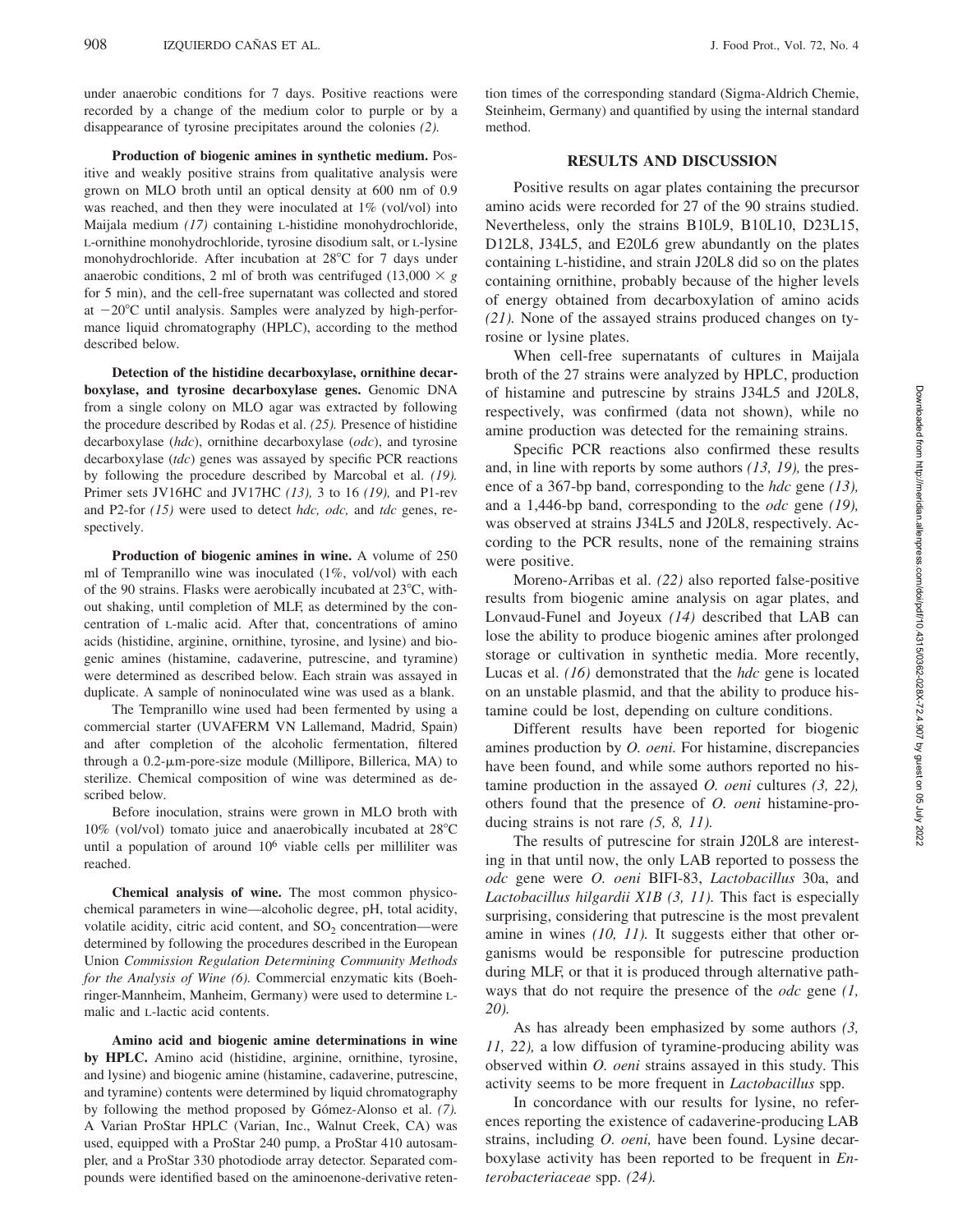TABLE 1. *Effect of LAB strain on wine biogenic amines content after MLF*

| Strain        | Histamine (mg/liter) |           | Putrescine (mg/liter) |           | Tyramine (mg/liter) |           | Cadaverine (mg/liter) |           |
|---------------|----------------------|-----------|-----------------------|-----------|---------------------|-----------|-----------------------|-----------|
|               | Mean                 | <b>SD</b> | Mean                  | <b>SD</b> | Mean                | <b>SD</b> | Mean                  | <b>SD</b> |
| <b>Blank</b>  | 0.23                 | 0.10      | 4.94                  | 0.52      | 0.70                | 0.07      | 0.36                  | 0.04      |
| A13L2         | 0.42                 | 0.01      | 5.39                  | 0.01      | 1.12                | 0.04      | 0.39                  | 0.02      |
| <b>B21L6</b>  | 0.27                 | 0.01      | 4.67                  | 0.18      | 0.73                | 0.04      | 0.33                  | 0.00      |
| <b>B12L4</b>  | 0.32                 | 0.03      | 5.16                  | 0.37      | 0.82                | 0.10      | 0.37                  | 0.03      |
| <b>B13L4</b>  | 0.29                 | 0.01      | 5.08                  | 0.17      | 0.88                | 0.04      | 0.36                  | 0.01      |
| <b>B23L11</b> | 0.27                 | 0.01      | 5.06                  | 0.04      | 0.89                | 0.00      | 0.35                  | 0.00      |
| <b>B23L9</b>  | 0.17                 | 0.03      | 5.26                  | 0.01      | 0.84                | 0.05      | 0.40                  | 0.00      |
| C21L3         | 0.28                 | 0.06      | 5.42                  | 0.00      | 0.85                | 0.04      | 0.39                  | 0.00      |
| C22L9         | 0.38                 | 0.02      | 5.38                  | 0.03      | 0.86                | 0.05      | 0.39                  | 0.01      |
| C13L12        | 0.37                 | 0.01      | 5.41                  | 0.06      | 0.87                | 0.02      | 0.39                  | 0.01      |
| C12L5         | 0.43                 | 0.01      | 5.45                  | 0.04      | 0.94                | 0.08      | 0.40                  | 0.01      |
| D23L15        | 0.43                 | 0.05      | 5.37                  | 0.09      | 1.06                | 0.02      | 0.39                  | 0.00      |
| D23L6         | 0.40                 | 0.00      | 5.30                  | 0.02      | 0.80                | 0.04      | 0.38                  | 0.00      |
| D21L8         | 0.26                 | 0.00      | 4.95                  | 0.77      | 0.71                | 0.11      | 0.37                  | 0.07      |
| D13L13        | 0.39                 | 0.01      | 5.36                  | 0.00      | 0.91                | 0.09      | 0.39                  | 0.02      |
| E20L2         | 0.26                 | 0.22      | 5.11                  | 0.35      | 0.78                | 0.07      | 0.39                  | 0.03      |
| E11L7         | 0.17                 | 0.06      | 4.04                  | 0.83      | 0.62                | 0.16      | 0.31                  | 0.07      |
| F14L10        | 0.46                 | 0.03      | 5.44                  | 0.08      | 0.86                | 0.05      | 0.40                  | 0.01      |
| F10L4         | 0.12                 | 0.06      | 3.99                  | 1.64      | 0.59                | 0.26      | 0.30                  | 0.13      |
| G13L4         | 0.11                 | 0.00      | 3.42                  | 0.24      | 0.48                | 0.08      | 0.30                  | 0.03      |
| G13L3         | 0.29                 | 0.04      | 5.39                  | 0.02      | 0.95                | 0.09      | 0.41                  | 0.01      |
| G23L5         | 0.14                 | 0.05      | 3.82                  | 1.22      | 0.65                | 0.24      | 0.28                  | 0.10      |
| I24L7         | 0.39                 | 0.01      | 5.44                  | 0.05      | 0.81                | 0.03      | 0.39                  | 0.01      |
| I21L1         | 0.14                 | 0.10      | 3.31                  | 2.39      | 0.52                | 0.37      | 0.24                  | 0.17      |
| J24L7         | 0.34                 | 0.10      | 5.36                  | 0.11      | 0.80                | 0.11      | 0.38                  | 0.02      |
| <b>J20L8</b>  | 0.19                 | 0.08      | 12.62                 | 1.78      | 0.70                | 0.14      | 0.63                  | 0.11      |
| J34L5         | 9.24                 | 0.91      | 4.50                  | 0.26      | 0.73                | 0.09      | 0.33                  | 0.02      |
| J31L5         | 0.41                 | 0.00      | 5.40                  | 0.03      | 0.80                | 0.04      | 0.38                  | 0.01      |

Chemical analysis of the Tempranillo wine used to assay production of amines in wine reported the usual values for these wines: 13.45% (vol/vol) alcohol content, 2.37 g/ liter malic acid, 0.34 g/liter citric acid, 45 mg/liter total  $SO<sub>2</sub>$ , 0.31 g/liter volatile acidity, 5.27 g/liter total acidity, and pH 3.59. Concentrations of amino acids in noninoculated wine, as determined by HPLC, were 14.62 mg/liter histidine, 43.49 mg/liter arginine, 17.03 mg/liter ornithine, 9.67 mg/liter tyrosine, and 25.05 mg/liter lysine.

Biogenic amine concentrations in wines inoculated with each of the 27 strains are shown at Table 1. Production of histamine and putrescine by strains J34L5 and J20L8, respectively, was again confirmed, and it is important to highlight that the amount of histamine produced was higher than the upper limits recommended in some countries. The quantity of amines formed by the remaining strains was

TABLE 2. *Effect of different LAB strains on wine biogenic amines and their precursor amino acids content*

| Amino acid | <b>Blank</b> | J20L8 | J34L5 |
|------------|--------------|-------|-------|
| Histidine  | 14.62        | 13.55 | 2.15  |
| Arginine   | 43.49        | 38.68 | 42.59 |
| Histamine  | 0.15         | 0.19  | 9.24  |
| Ornithine  | 17.03        | 1.33  | 16.26 |
| Putrescine | 5.31         | 12.62 | 4.50  |

negligible, with concentrations of cadaverine  $\leq 0.40$  mg/ liter for all except strain J20L8, and concentrations of tyramine ranging between 0.5 and 1.1 mg/liter. Landete et al. *(12)* reported similar results, finding cadaverine concentrations in wine less than 0.5 mg/liter.

A correlation between biogenic amine and corresponding precursor amino acid concentrations was observed in wines inoculated with strains J34L5 and J20L8 (Table 2). In addition, for strain J20L8, a slight decrease in the arginine concentration occurred, which could have contributed to the formation of both ornithine, via the arginine deaminase pathway, and putrescine.

Like Landete et al. *(11, 12)*, we found a good correlation between results for biogenic amine production in MLO broth and wine and presence of *hdc, odc,* and *tdc* genes.

Given the small number of strains of *O. oeni* that were able to produce biogenic amines, it is possible to state that *O. oeni* does not significantly contribute to the overall biogenic amine content of wines. In addition, the ability to produce the biogenic amines histamine, tyramine, putrescine, and cadaverine seems to be not a consistent characteristic of this species, but rather a strain-dependent property limited to a small number of strains.

The most relevant contribution of this work is the isolation of a putrescine-producing *O. oeni* strain, which har